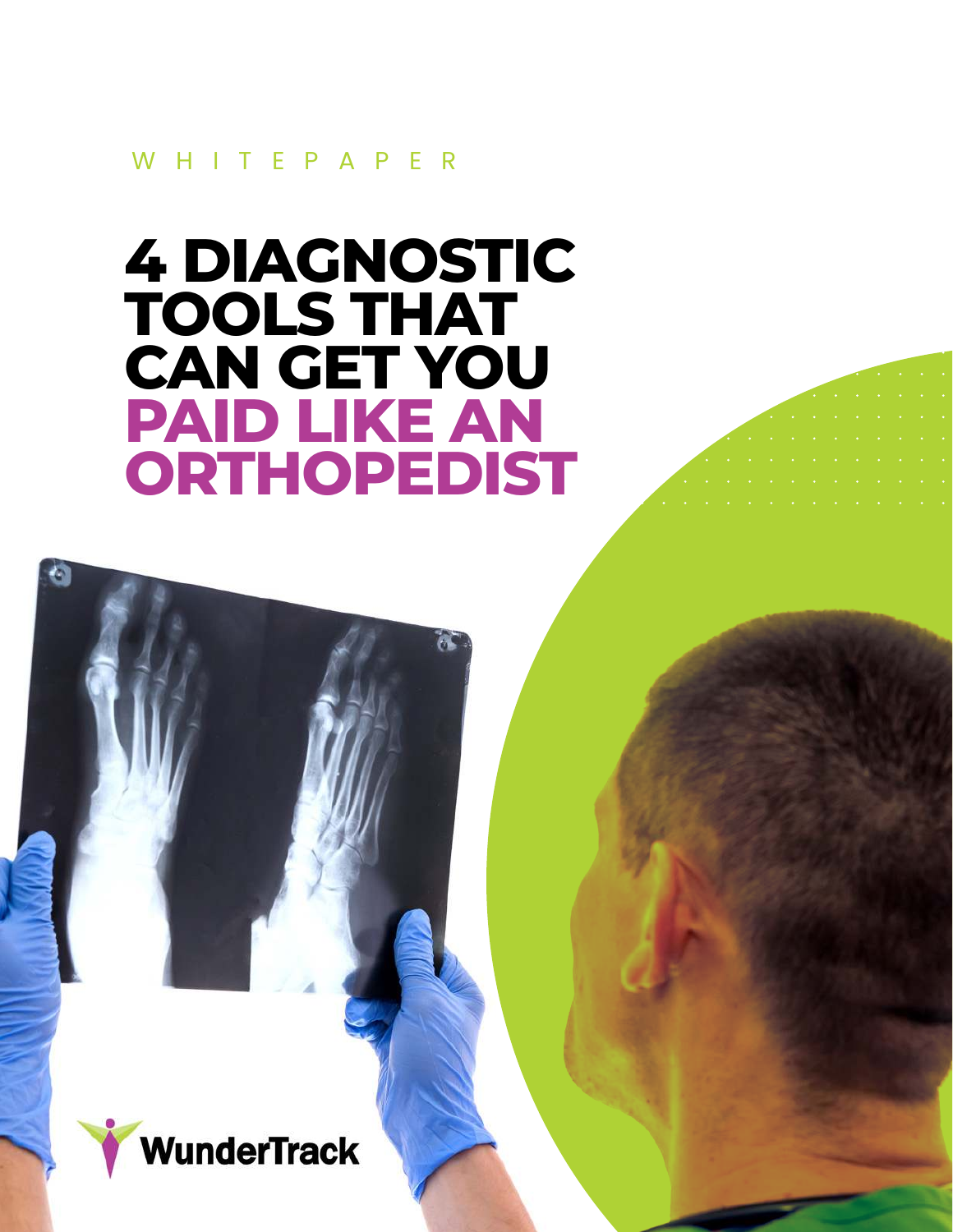

The median annual wage for a chiropractor in the United States is **[\\$70,720 per year](https://www.bls.gov/ooh/healthcare/chiropractors.htm)** according to the Bureau of Labor Statistics (BLS). This equates to roughly \$34 per hour. What does an orthopedist earn annually? More than **[\\$208,000 per year](https://www.bls.gov/ooh/healthcare/physicians-and-surgeons.htm)**.

### **This is around \$100 per hour, if not more.**

While there is value in both types of healthcare services, this discrepancy highlights the uphill battle that chiropractic professionals face when getting others to understand the benefits of their approach—benefits that, in many cases, make it preferential to a surgical procedure. Chiropractic is non-invasive, offers a less painful recovery process, and works to get the body to naturally heal itself. Until patients truly understand this, the result is lower perceived value compared to non-surgical orthopedic procedures.

This perceived gap in value is a big reason why chiropractic fees are significantly less than services that are comparable to orthopedics. For example: if patients valued adjustments the same as cortisone injections, their fees would similar. Another example is comparing a chiropractor's exam to an orthopedist's. Both services are performed by specialists, both take just as much time to perform, and both require skill to administer. One could even argue that chiropractic exams and adjustments are more effective in diagnosing and treating the cause of a patient's ailments. Unfortunately, patients don't see it this way and are therefore willing to pay orthopedists more for their services.

So, how do chiropractors bridge this value gap between chiropractic and orthopedic services? One answer is to implement evidence-based diagnostic tools such as:

- **1. 3D Posture Measuring Device**
- **2. 3D Range of Motion Systems**
- **3. Functional Outcomes Assessment Tests**
- **4. Orthotic Assessment Tools**

Such tools help patients realize the full benefits of chiropractic care and thereby allow you to get paid more like an orthopedist. This report provides detailed information on how and why these diagnostic tools increase perceived value in chiropractic care.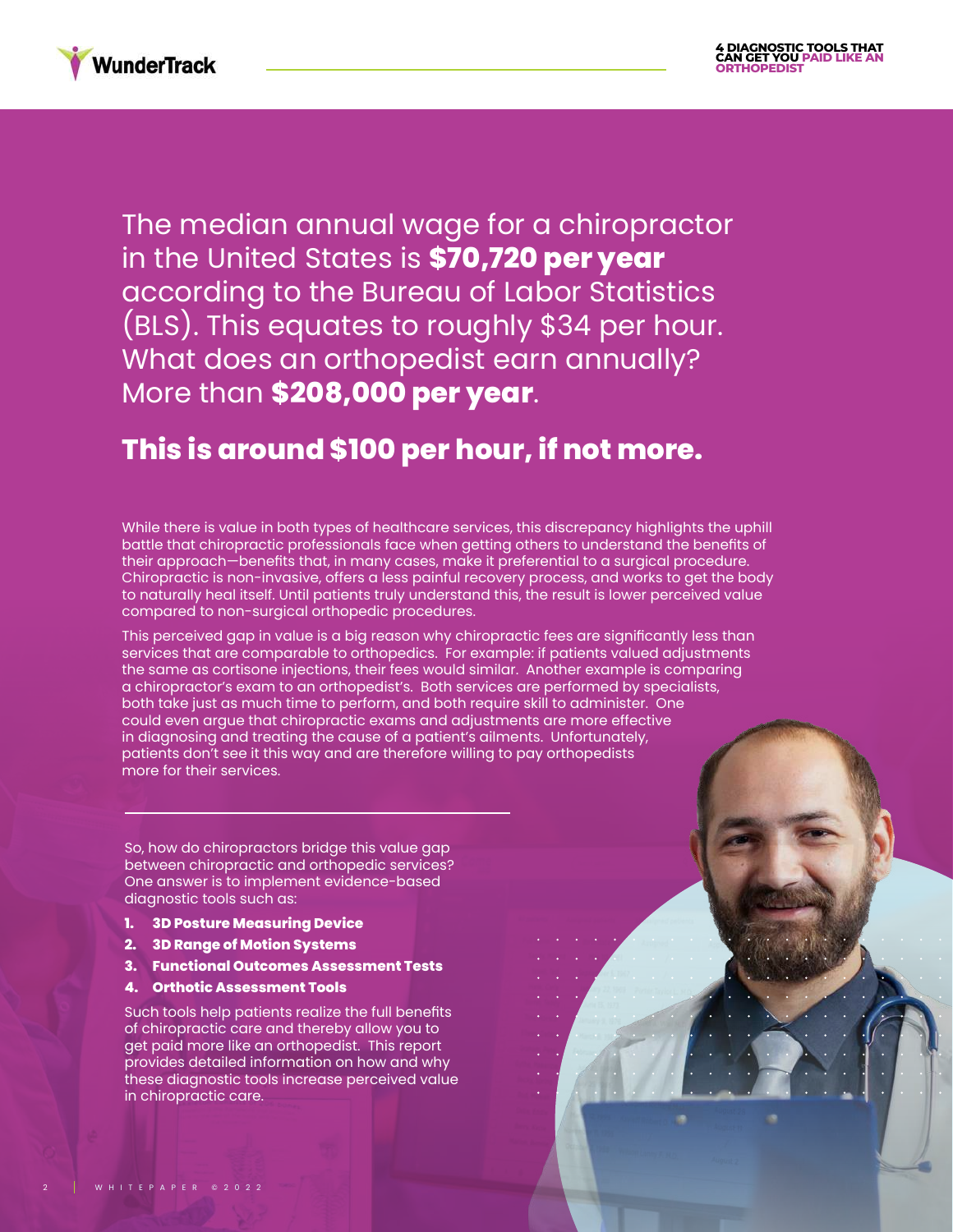# **3D Posture Measuring Device**

Building trust is a key component to building value. As a chiropractor, one way to build trust is to show patients how symptoms are related to structural health. A 3D posture measuring device is one of the best ways to assess structural health. It supports accurate patient assessments, promotes better patient education, and documents objective results.

### **Supporting Accurate Assessments**

The first and most important step in patient management is to perform a proper patient assessment. This process is essential to creating a successful treatment regimen. One common exam chiropractors use to form a complete and accurate assessment is to look at the patient's structural health. Although there are many ways to do this, a 3D posture measuring device provides a complete picture of a patient's structural alignment.

Measuring posture instead of "eye-balling it" reduces risk factors associated with inaccurate results. For some patients, improper posture exams may lead to chronic conditions like upper cross syndrome, lower cross syndrome, osteoarthritis, or spinal radiculopathies. For others, it might lead to relapses, like reoccurring sprains, strains, or other musculoskeletal issues like sciatica.

A proper posture assessment can also keep patients from enduring painful and potentially unnecessary surgery. One **[survey](https://www.rand.org/pubs/research_briefs/RB4522.html)** conducted by the RAND Corporation found that "significant proportions of procedures are performed for inappropriate reasons"—with some surgical procedures being unnecessary up to 32% of the time.

While this survey focused on several surgeries that were non-musculoskeletal, other pieces of research make the connection between the two. For instance, a **[2017 article](https://www.ncbi.nlm.nih.gov/pmc/articles/PMC5234149/)** published in the journal Patient Safety in Surgery reported that the number of spinal infusion surgeries continues to increase, despite there being a lack of evidence that they improve patient outcomes long-term when compared to less invasive treatment remedies.

### **Promoting Better Patient Education**

In addition to being accurate, 3D posture measuring devices also promote patient education. Getting a patient's "buy-in" is impossible if they don't understand the connection between chiropractic and improved health or decreased pain. It is up to the practitioner to connect the dots for them and a posture measuring device assists in this process.

The patient needs to understand how structural issues cause functional issues (such as weak or tightened muscles or decreased mobility) and how functional issues cause symptoms (pain, numbness, tingling, or stiffness). Without knowing how their posture is connected to their pain, they are less likely to care about their structural health. When they do make this connection, however, it becomes easier for them to begin and adhere to prescribed treatment remedies.

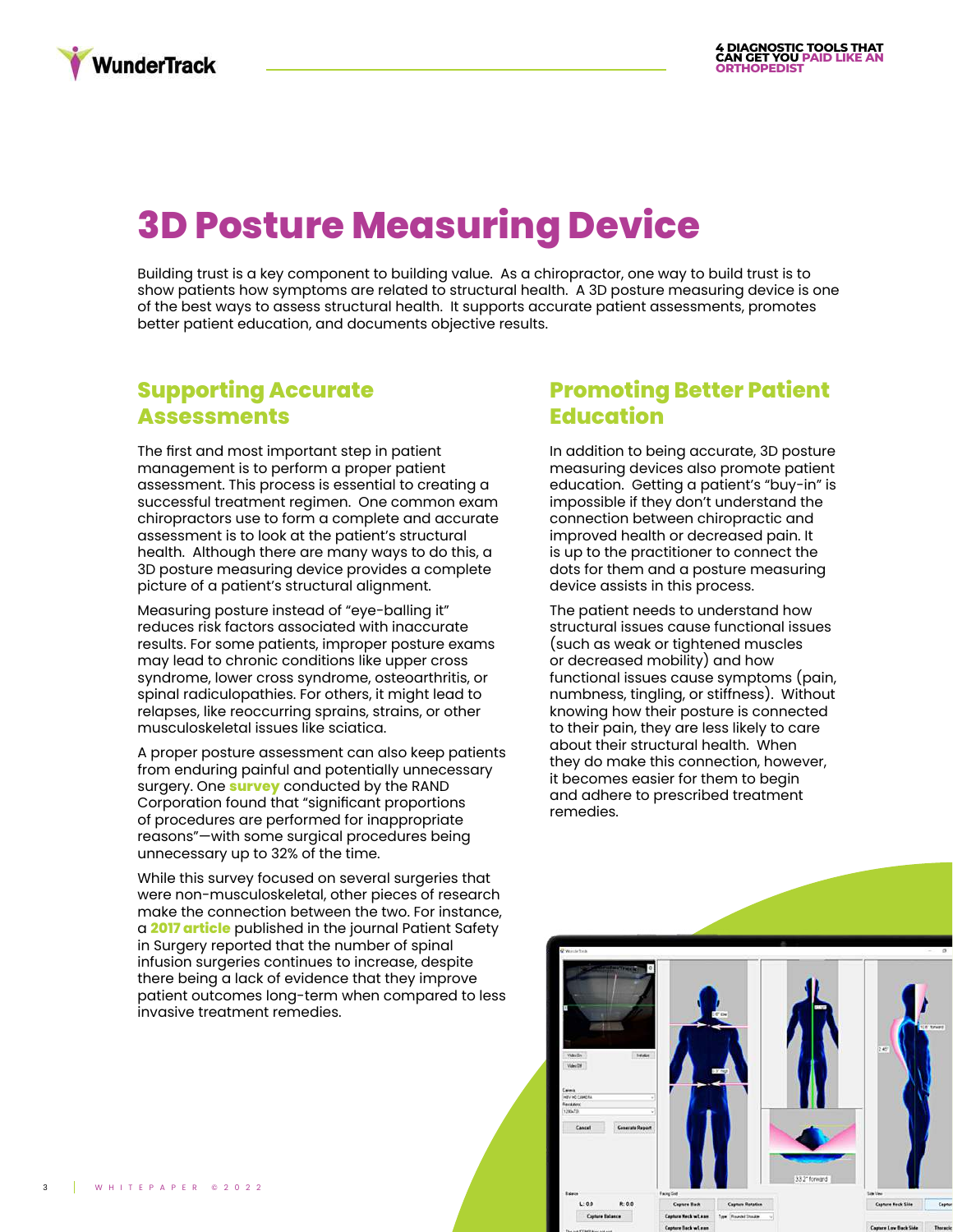



### **Documenting Objective Results**

**A major issue that frustrates patients and causes them to lose faith in a practitioner's abilities is when one practitioner's result differs from another. Which practitioner should they believe? The answer is the one that offers a more objective assessment through visual, measurable, and accurate results.** 

Visually displaying results using a posture measuring device is one of the best ways to demonstrate objectivity. The patient must be able to easily see their posture and then compare it to normal posture. In other words, a 3D posture measuring device adds diagnostic validity by offering visually comparative assessments. If the patient cannot trust what they see with their own two eyes, they are less likely to believe that there is an issue at all, especially if they have lived with the condition for a long time.

But seeing may not necessarily mean believing. It's not enough to simply show a forward head carriage or that one shoulder is higher than the other. Patients want to know how much their head falls forward or how high their shoulder is. Then they want to see how these measurements compare to normal values. The process of measuring posture, therefore, serves two purposes. One, it provides a more precise understanding of the patient's current postural structure. Two, it helps the practitioner identify treatment effects by comparing the initial measurement with measurements taken at pre-defined points in the treatment protocol.

Finally, it goes without saying, a 3D posture measuring device must be accurate. In the case of postural alignment, taking measurements that utilize the provider's skills to locate a patient's palpation points provides the most accurate assessment. Using lasers to mark these points also tends to be more accurate than adding lines to photos. What's even better is allowing a computer software program to generate posture measurements without relying on a provider's input. Patients, in this case, will believe their provider's results are accurate, true, and without bias.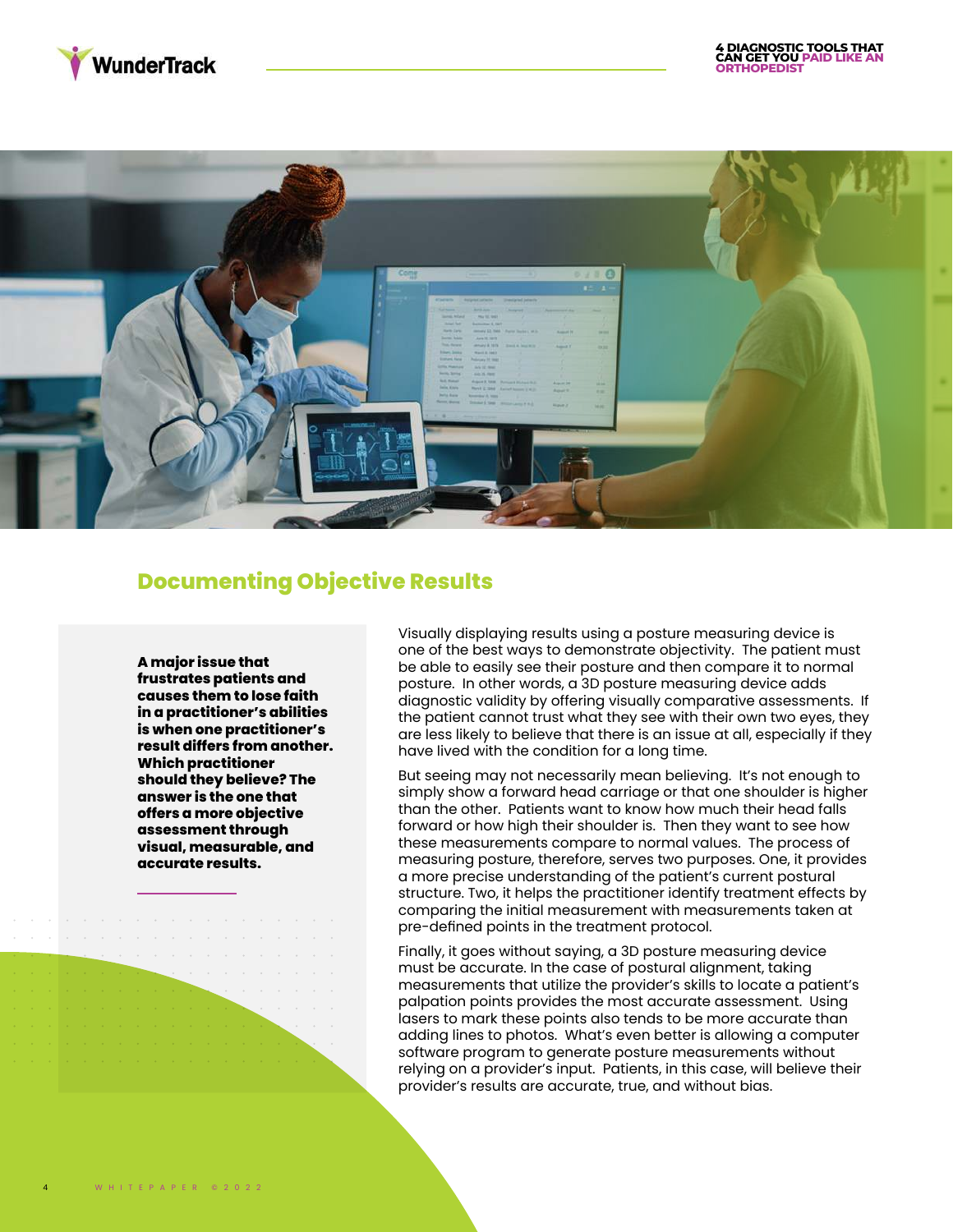### **WunderTrack**

## **3D ROM System**

Many musculoskeletal issues show up in the form of abnormal ranges of motion (ROMs) such as hypomobile or hypermobile articulations. One of the best ways to assess a patient's mobility is to use a 3D ROM system. This tool helps the practitioner in three ways:

- **1. It generates an accurate prognosis**
- **2. It Identifies patients risk factors**
- **3. It documents objective findings**



### **Generating Accurate Prognosis**

**Progressing conditions generally take a predictable path.** The further the patient is along in this path, the greater the pain they will likely experience and the more reduced their range of motion. A 3D ROM system can help identify how advanced their condition is, enabling the practitioner to assess a more accurate prognosis.

One way ROM systems help determine the patient's prognosis is to show the severity of abnormal movements. When it comes to hypomobility, significant restrictions can mean a much slower recovery. Hypermobile joints can indicate severe ligament injury or if chronic conditions exist, like Ehlers Danlos Syndrome (EDS) and Hypermobility Spectrum Disorders (HSD). In both cases, the patient's prognosis can involve certain permanent impairments, activity limitations, or periods of restrictions.

Another way 3D ROM Systems help determine the patient's prognosis is to determine disabilities. Disabilities can be in the form of functional movement activities, work-related activities, or activities of daily living (ADLs). When a patient has reached maximum medical improvement and their abnormal movement patterns become permanent, there is a prognosis for certain disabilities.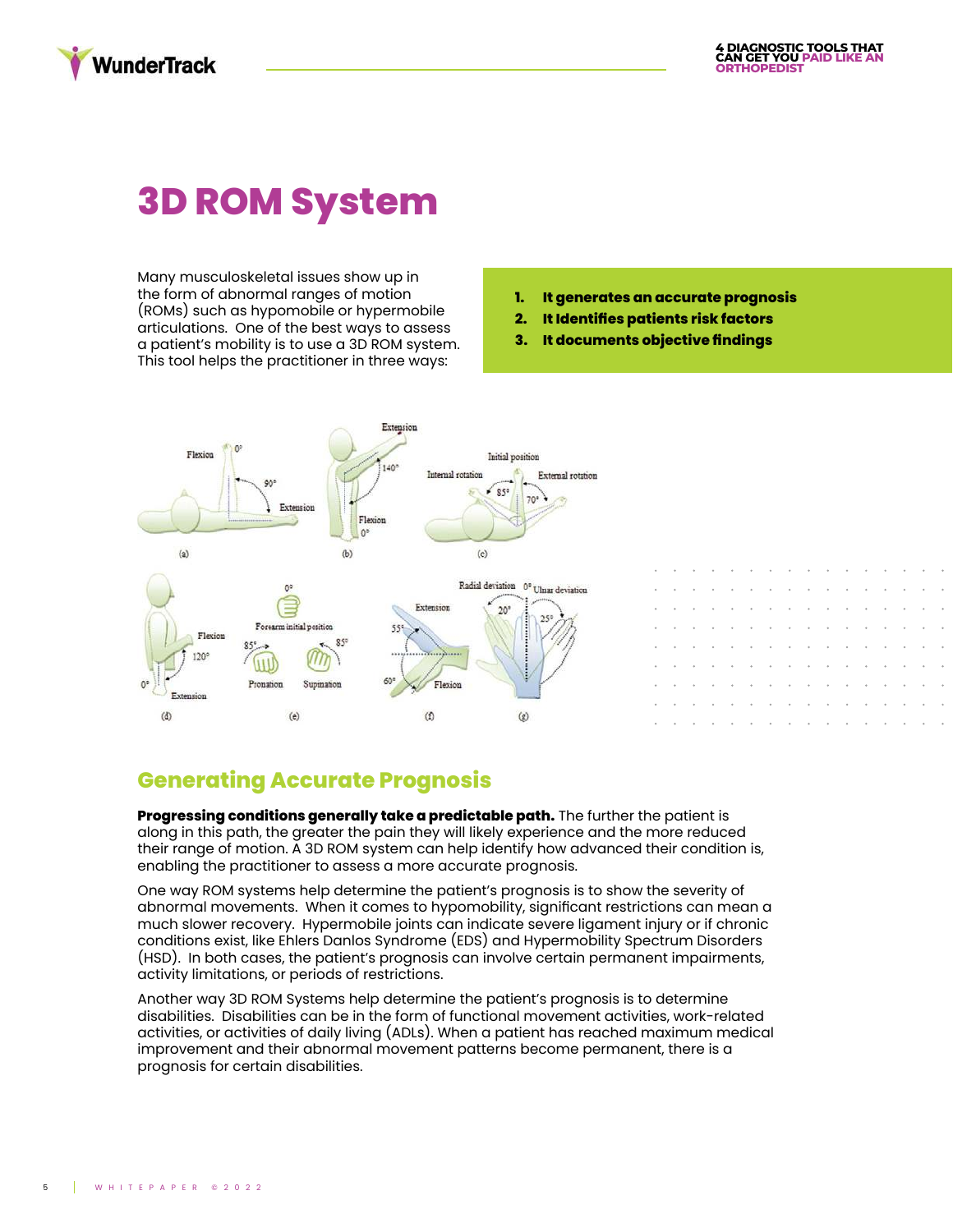

### **Identifying Risk Factors**

**A 3D ROM system assists chiropractors in determining which factors the patient faces that can put them at increased risk of musculoskeletal injuries.** For example, if the patient works on an assembly line, their abnormal ROM could put them at risk for developing repetitive strains.

Repetitive movement injuries can also be related to hobbies or ADLs if abnormal ROM exists. For example, someone who plays golf every weekend may have a greater risk of tearing their rotator cuff or developing shoulder impingement or tendonitis. Runners could have an increased risk of plantar fasciitis, runners' knee, and iliotibial band syndrome according to **[Cleveland Clinic](https://health.clevelandclinic.org/the-most-common-running-injuries-plus-how-to-treat-them/)**. A 3D ROM system can help identify the cause of these issues that result from repetitious activities.

Other injuries can result after long periods of inactivity. A sedentary lifestyle puts people at risk for acute strains when they suddenly become active. As the saying goes, "motion is lotion." Therefore, a patient who has a desk job all week should know how their ROM limitations could affect them before they act as a weekend warrior.

But as chiropractors are acutely aware, most injuries don't have to happen from strenuous activities. They can also develop slowly and asymptomatically from progressing mechanical issues. In this situation, the injury may occur insidiously or from doing a trivial event like picking up a toothbrush. Again, a 3D ROM system allows the provider to catch these mechanical issues and thereby prevent such acute injuries from occurring.

Finally, a 3D ROM system can determine risk factors associated with chronic conditions. As an example, **[research](https://www.ncbi.nlm.nih.gov/pmc/articles/PMC3249791/)** shows that musculoskeletal pain is more common in people who have physically demanding jobs, particularly when those jobs involve a lot of kneeling and squatting. If your patient works in this type of role, they may be at risk for pain or symptoms associated with chronic conditions like degenerative joint disease. Using a device to assess the proper joint mobility aids in the prevention or progression of issues in these situations.

### **Documenting Objective Findings**

**As previously discussed, one of the best ways to demonstrate objectivity is to display results visually.** A 3D ROM system that visually compares normal to abnormal movement patterns is a powerful way to educate a patient about their musculoskeletal health. Without these visual cues, it would be harder to sell care, particularly if their condition has developed slowly over time and, therefore, has become their norm.

We also said that a diagnostic test must be measurable if it is to be objective. A 3D ROM system is no exception. It shows both the practitioner and the patient where they stand today and the effectiveness of their treatment. When the patient can see a specific measurement that shows how much their range of motion has improved, they are encouraged to stick to and complete their treatment regimen. It provides a form of proof that what you and they are doing is working.

Lastly, an objective test should be unbiased. As for a 3D ROM system, it must display measurements from a computer instead of a provider's input. This reduces the risk of equipment operator bias. It must also allow the patient to move freely without any provider handling. Such a method of using patient-driven results reduces the risk of examiner bias.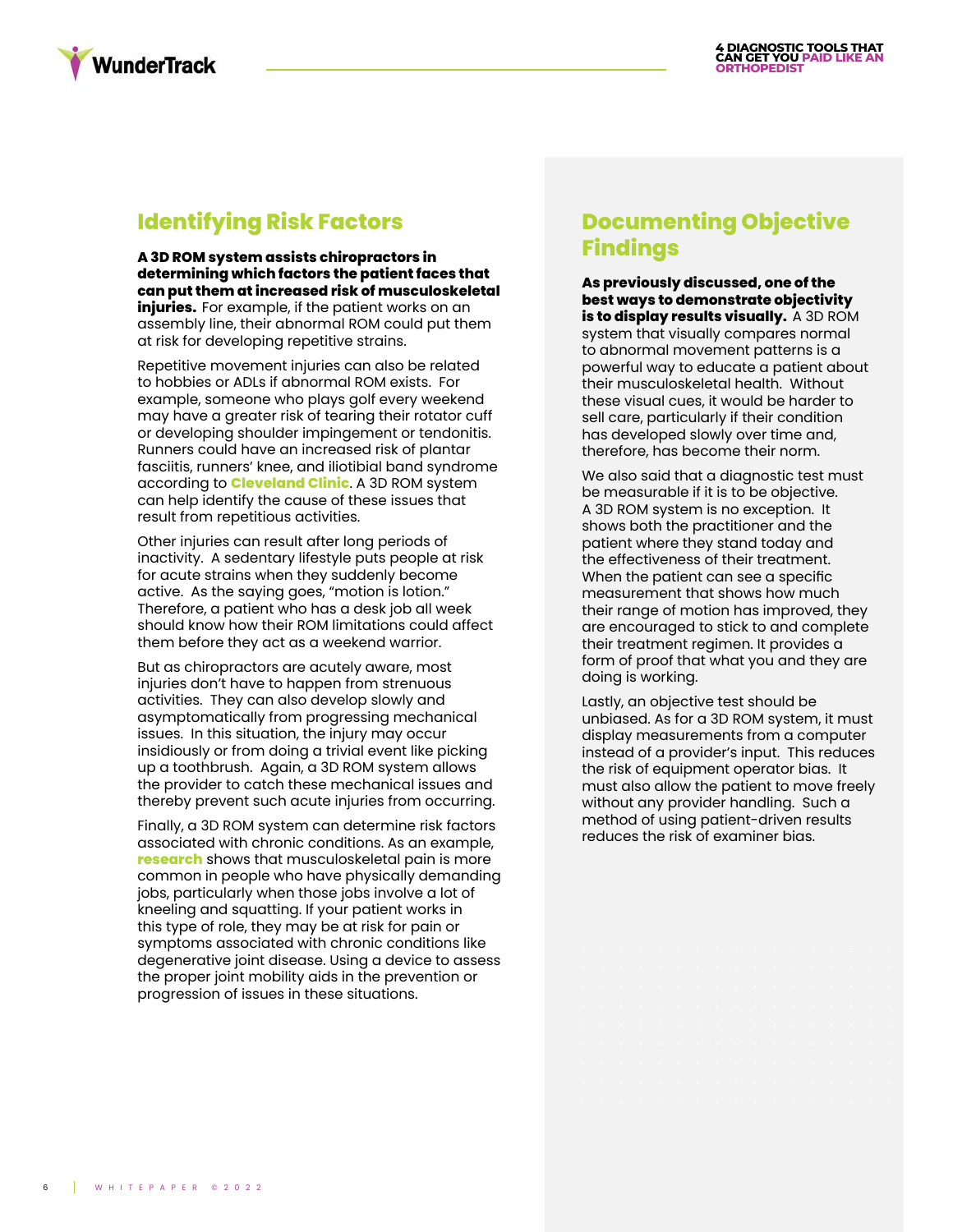

### **Functional Assessment Tests**

One of the easiest ways to assess and manage a patient's musculoskeletal health is to perform functional outcomes assessment tests.

These tests help the practitioner determine what disabilities exist, what risk factors may be present, and whether the symptoms are related to the specific structural or functional issue.

### **Functional Tests Determine Disabilities**

**Functional assessment tests help providers understand if disabilities exist within the patient's work environment.** For example, their workday could be spent performing repetitive tasks, creating wear and tear in certain joints. Or their work may be strenuous, increasing the stress that is placed on muscles and ligaments. In either case, functional tests can determine where these disabilities exist and where to modify work activities to prevent continued injury.

Functional tests can also be used to identify movement limitations that negatively affect the patient's ADLs. Are they experiencing symptoms in their extremities when doing the dishes or crocheting? Do they struggle to put on their pants without feeling that they are going to fall over or hurt their back? A functional test makes it easier to identify why the chore or self-care activity is difficult or painful to perform.

Maybe the patient has noticed ROM limitations or pain while engaged in their favorite hobby or some leisure activity. While some may argue that these issues are not as important as identifying disabilities related to work or ADLs, they can still impact the patient's quality of life. One **[study](https://www.ncbi.nlm.nih.gov/pmc/articles/PMC4919481/)** involving 1853 people aged 65 and older found that having a hobby not only increased longevity but also helped the subjects retain their health longer. So, determining disabilities that are preventing patients from participating in these types of activities can offer them a longer and pain-free life.

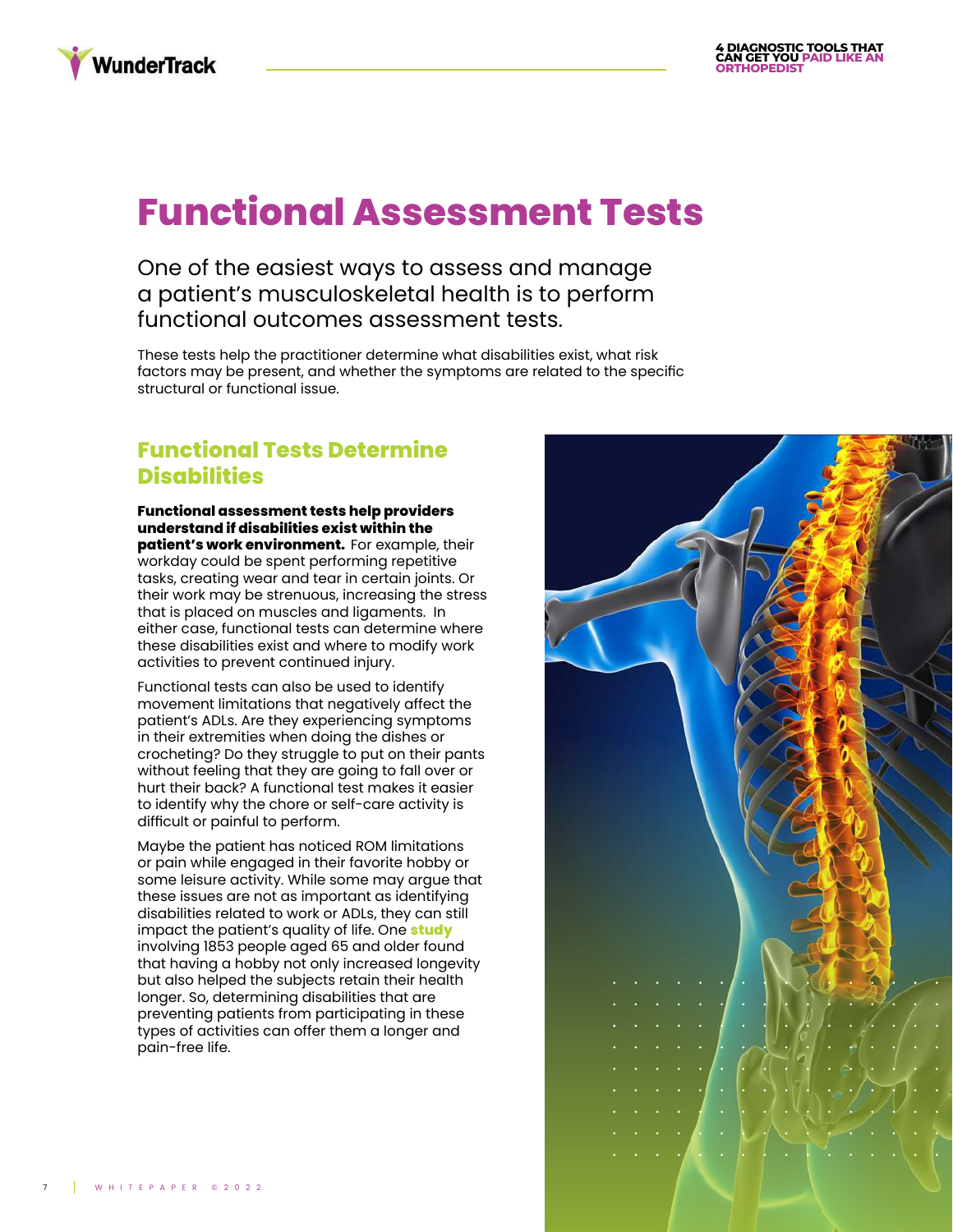



#### **Functional Tests Determine Risk Factors**

#### **Functional outcomes tests also bring certain**

**risk factors for injury to light.** They can reveal if patients are at risk for relapses, for instance. **[Research](https://www.sciencedirect.com/science/article/abs/pii/S1466853X16300542)** published in Physical Therapy in Sport connects a lower posterior-medial reach distance with an increased risk of an ankle sprain. Performing a functional assessment that looks at the patient's reach distance, then, can help identify if they need to be cautious to prevent this sprain.

Functional tests can also determine risk factors for injury when accidents occur. For example, older patients are especially at risk for slips and falls. Roughly 26 million older adults fall every year according to the **[Centers for Disease](https://www.cdc.gov/injury/features/older-adult-falls/index.html)  [Control and Prevention](https://www.cdc.gov/injury/features/older-adult-falls/index.html)** (CDC), with 32,000 of these falls taking a person's life. Of those who don't succumb to the fall, one in five will experience a fall-related injury which sometimes means a lengthy recovery. Using a functional test that assesses their balance and stability can determine their risk for falling and provide ways to prevent such accidents.

Finally, patients who are at risk for injury due to chronic symptoms such as osteoarthritis or core weakness will understand the severity of this risk through functional tests. If the provider can uncover the factors that put them at risk using functional tests, they could positively impact the patient's prognosis.

#### **Functional Tests are Specific**

**When traveling to a place you've never been, you likely use some type of GPS to help you get around.** Now, imagine trying to use the GPS without inputting a specific address. While this might help get you to the general area, you're still going to be left struggling to find the home or business that you want. This example highlights the importance of functional tests and how they help diagnose injuries.

Functional assessment tests are used to pinpoint both the cause and location of the injury. Is it a muscle issue, causing the muscle to tighten or weaken? Perhaps the issue is in the patient's joint, resulting in either hyper or hypomobility. It might even be a neurological issue from exercise-induced claudication or faulty proprioception.

When your functional assessment enables you to tell the patient exactly what is creating their problem, you become the practitioner who supplies answers. There is no guessing as to what might be causing their issue. There is only clear and convincing evidence. Now armed with your GPS-like treatment protocol, you have the green light to fix the patient's problem.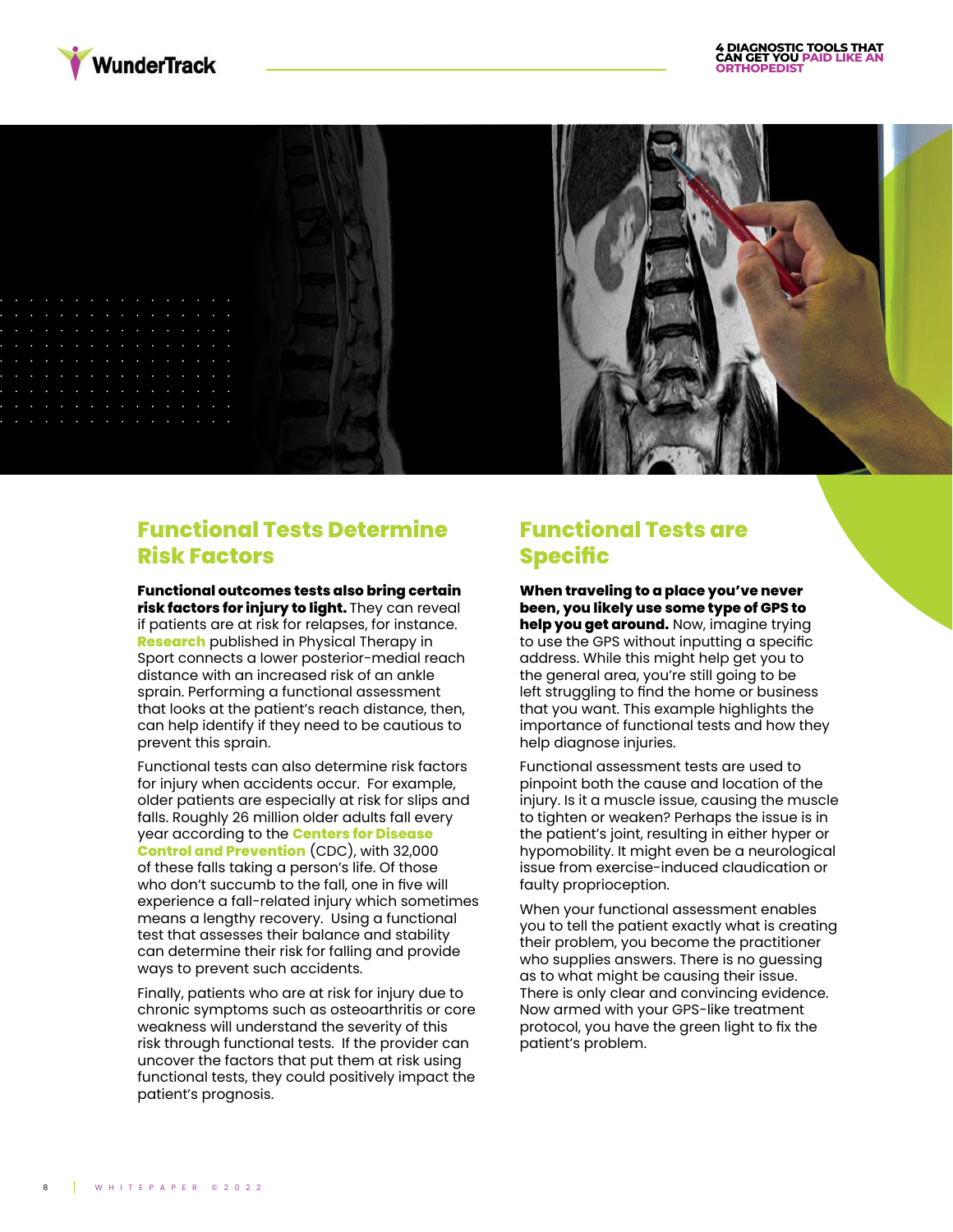## **3D Orthotic Assessment Tools**

The fourth diagnostic tool that adds value to your chiropractic practice is a 3D orthotic assessment device. Aside from assessing the structural health of the foot, this device has several other benefits like:

**WunderTrack** 

- **1. Correcting problems related to the trunk and lower extremities**
- **2. Finding the direct cause of pain**
- **3. Providing an easy-to-use solution**

### **Correcting Trunk and Lower Extremity Issues**

Many musculoskeletal issues can be linked to problems in a completely different area than where the patient is feeling symptoms. A common problem area that results in pain in other areas is the feet. Because the feet are the start of the kinetic chain, problems here can directly impact areas like the trunk and lower extremities.

Examining the foot using a 3D orthotic device, therefore, is essential to understanding the rest of the musculoskeletal system. For example, pronated feet often cause knee or hip issues. Increased plantar pressure on one side can indicate a leg length deviation. Only by addressing the mechanics and structure of the feet, can these such problems can be avoided.

#### **Finding the Direct Cause of Pain**

Perhaps the pain is directly rooted in the patient's feet. They might have fasciitis, capsulitis, tendonitis, or nerve entrapments. Whatever the cause, a 3D orthotic assessment can help find and correct it. This also helps educate patients as to how the structural and functional issues in their feet have led to their pain. It's another valuable tool that helps patients connect the dots.

### **Providing an Easy Solution**

They say that some of the best solutions are the easiest. This is true for a 3D orthotic assessment device. It reduces the amount of effort and time needed to diagnose patients. The device is easy to use and results are quick to obtain. The patient simply steps on a pressure sensing mat and a software program automatically shows the patient's pressure distribution between the three arches of the foot.

A report of this pressure map makes it easy for a patient to understand their issues and how to correct them. Many devices allow both the patient and the provider to modify their orthotics before ordering. Maybe the patient would benefit from overcompensating or under compensating for fallen arches. Whatever the reason, this level of additional customization brings more value to the patient's care.

Finally, patient compliance and satisfaction in wearing the prescribed orthotics are shown to be very favorable. Orthotics are comfortable to wear and require management to use. The result is a simple, comfortable, and quick way to fix issues with little effort on the patient or provider's part.